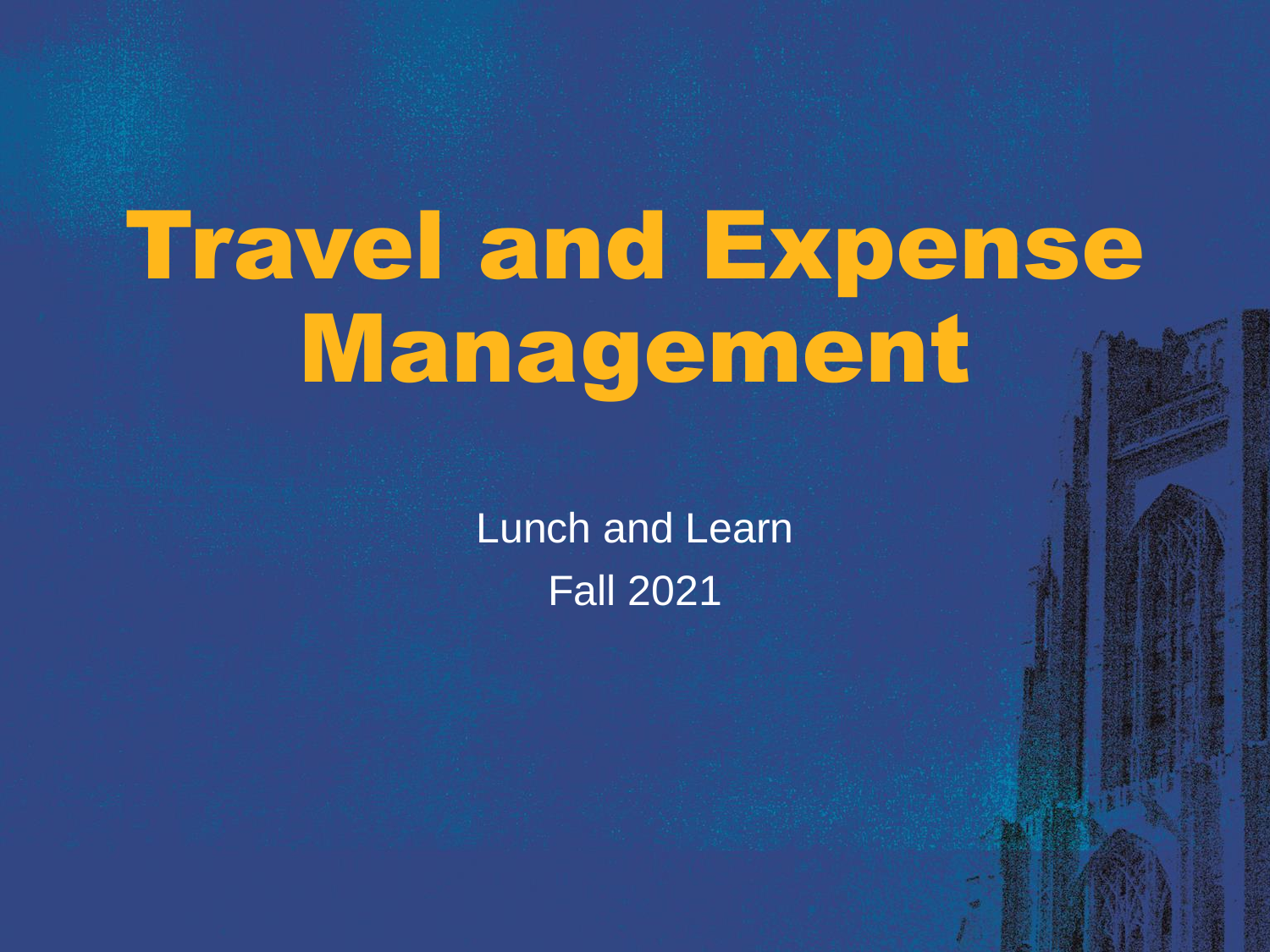# Important Info

- The presentation will be recorded, and all participants will receive an email with the link following the session. The recording will also be available on the Purchase, Pay & Travel website.
- All participants are automatically muted on Zoom to avoid any background noise throughout the presentation.
- Enter any questions they have into the chat feature of Zoom throughout the presentation. These questions will be answered during the Q&A session at the end.

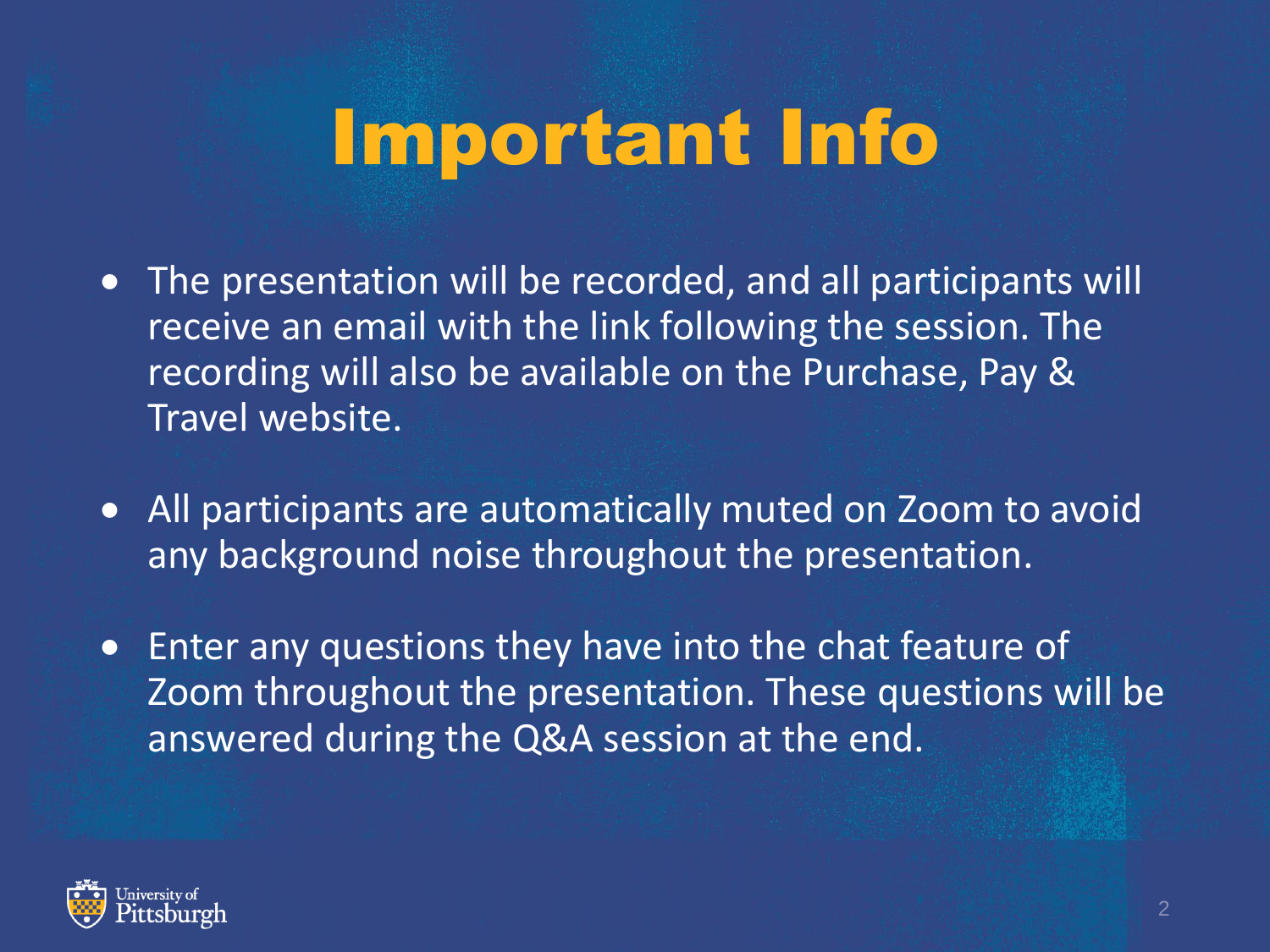## COVID-19 Standards & Guidelines

Review the revised [COVID-19 Standards and Guidelines](https://www.policy.pitt.edu/university-policies-and-procedures/covid-19-standards-and-guidelines) which went into effect on August 9, 2021.

- All travel paid by the University must be booked through Concur/Anthony Travel
- All travel itineraries paid for by another host institution must be registered manually
- Any changes to non-personal international travel made outside of Concur or Anthony Travel should be added manually in the International SOS MyTrips portal
- The [University's Travel Card](https://www.ppt.pitt.edu/payments-taxes/payment-methods/university-travel-card) must be used for all domestic and international travel expenses paid by the University

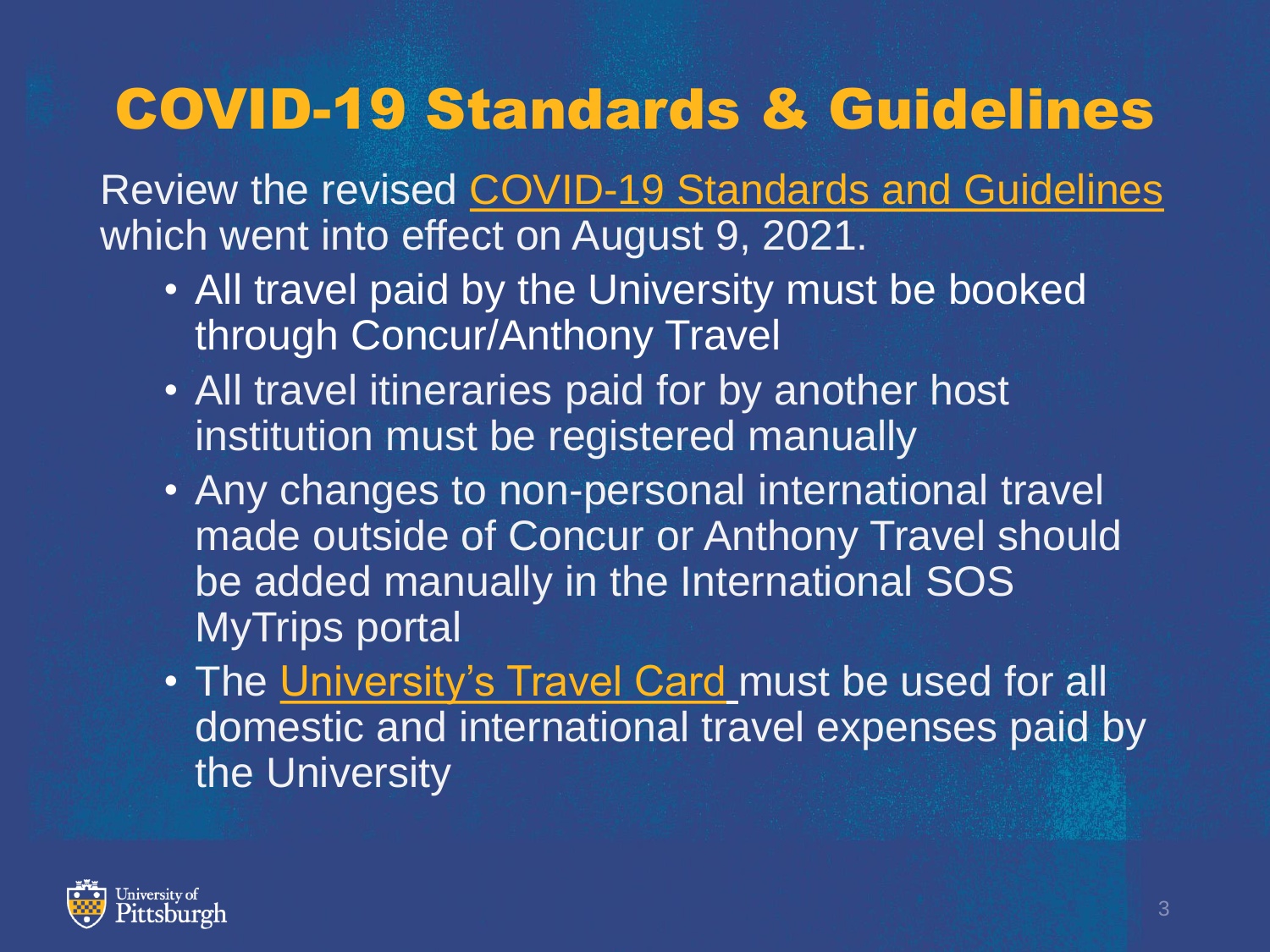## Anthony Travel/Concur

- University has contracted rates with major airlines, car rental agency, hotels
	- Discounts, Priority Boarding, Priority re-accommodations, etc
- Anthony Travel offers
	- 24/7 traveler support
	- Dedicated agents who only support Pitt
	- Hotel discounts ABC-CCRA Premier Hotel Program
	- Fly American Act knowledge
- All frequent traveler miles and hotel rewards are still earned by traveler
	- Add reward numbers to Concur profile
- Exceptions to booking through Concur/Anthony Travel for hotels:
	- Conferences
	- Airbnb
	- All itineraries for conferences or Airbnb should be forwarded to [trips@tripit.com](mailto:trips@tripit.com)

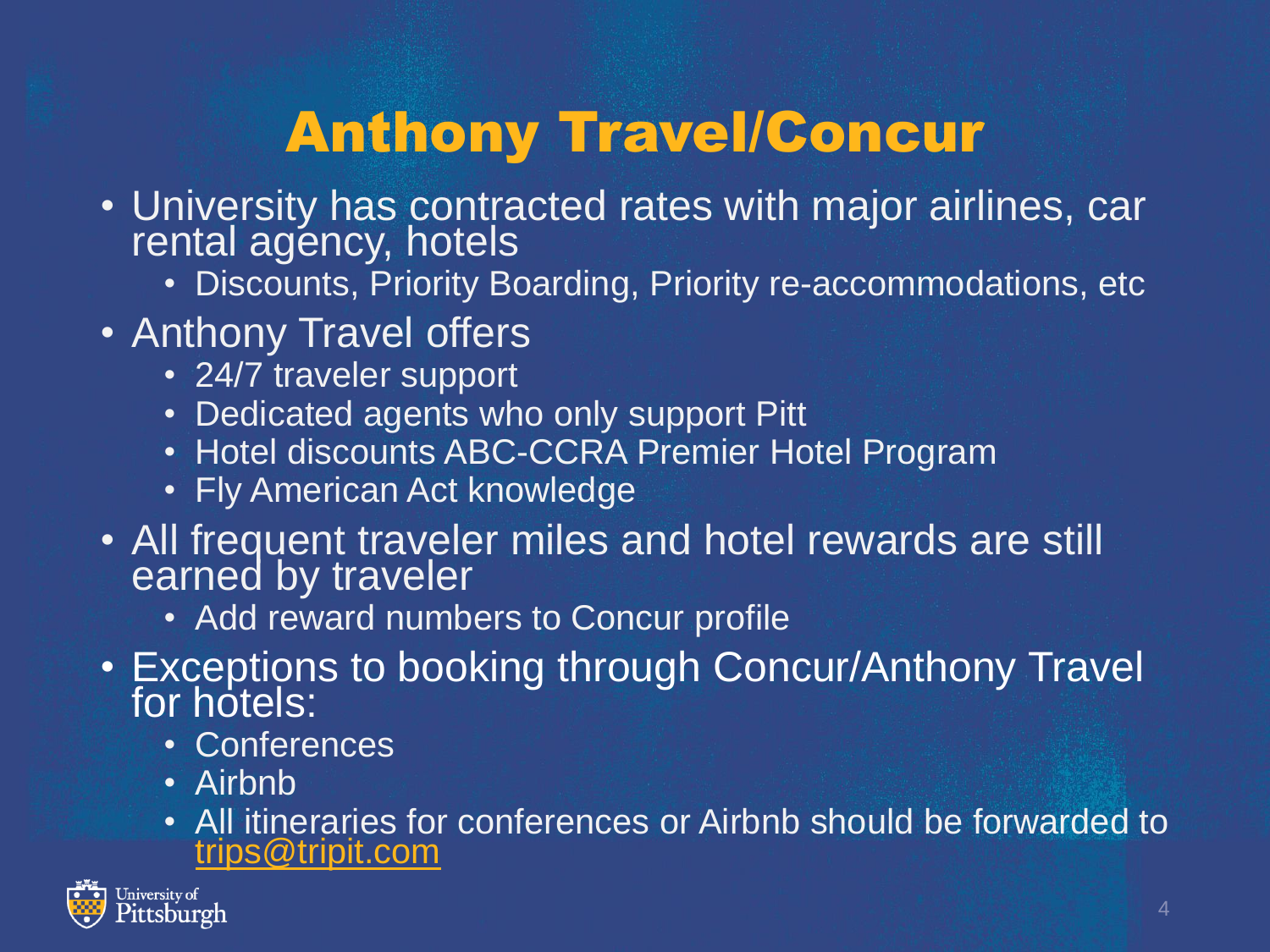#### University Travel Card

- Who should apply for a card?
	- Faculty and Staff who travel even if it is only once a year.
- Can I use a personal card when traveling?
	- No, the University Travel card needs to be used to pay for travel related expenses.
- Do I have to use the Travel Card for meals or can per diem still be claimed?
	- Yes, it depends on departments regulations on meals. If per diem is not being claimed, a University Travel Card should be used to purchase meals.

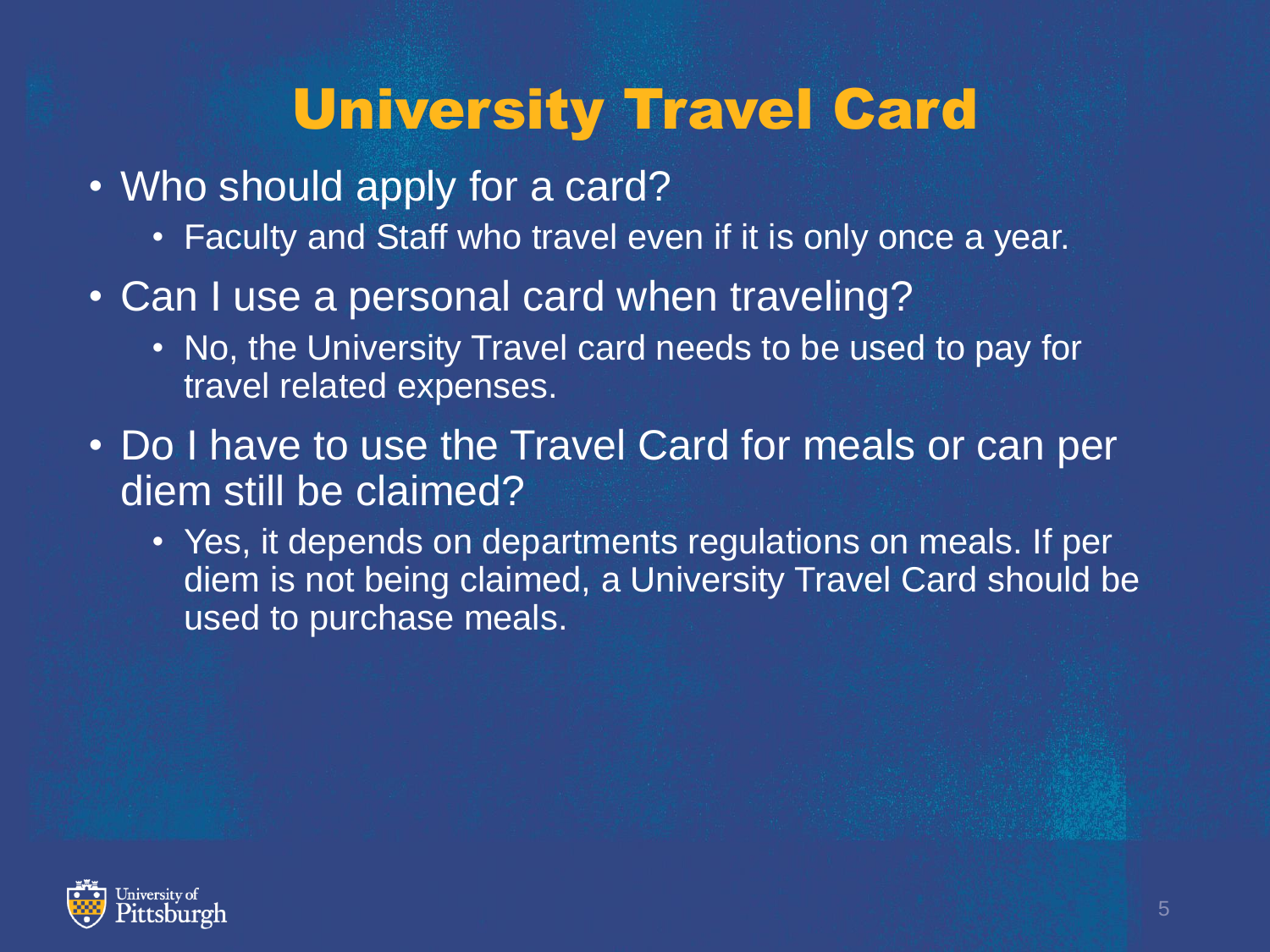#### Student Travel

- Students who are University employees have profiles in Concur.
- Students who are not employees, must be booked as guests
	- If University is reimbursing travel in full
		- University Travel Card of the admin
		- Admin should book through Concur
		- Hotel credit card authorization form. Note: Anthony Travel can request this on your behalf from the hotel
	- For students only being reimbursed a portion
		- A request should be created for this booking by a department administrator, the student can then use the Request ID to book travel through Anthony Travel on their own credit card

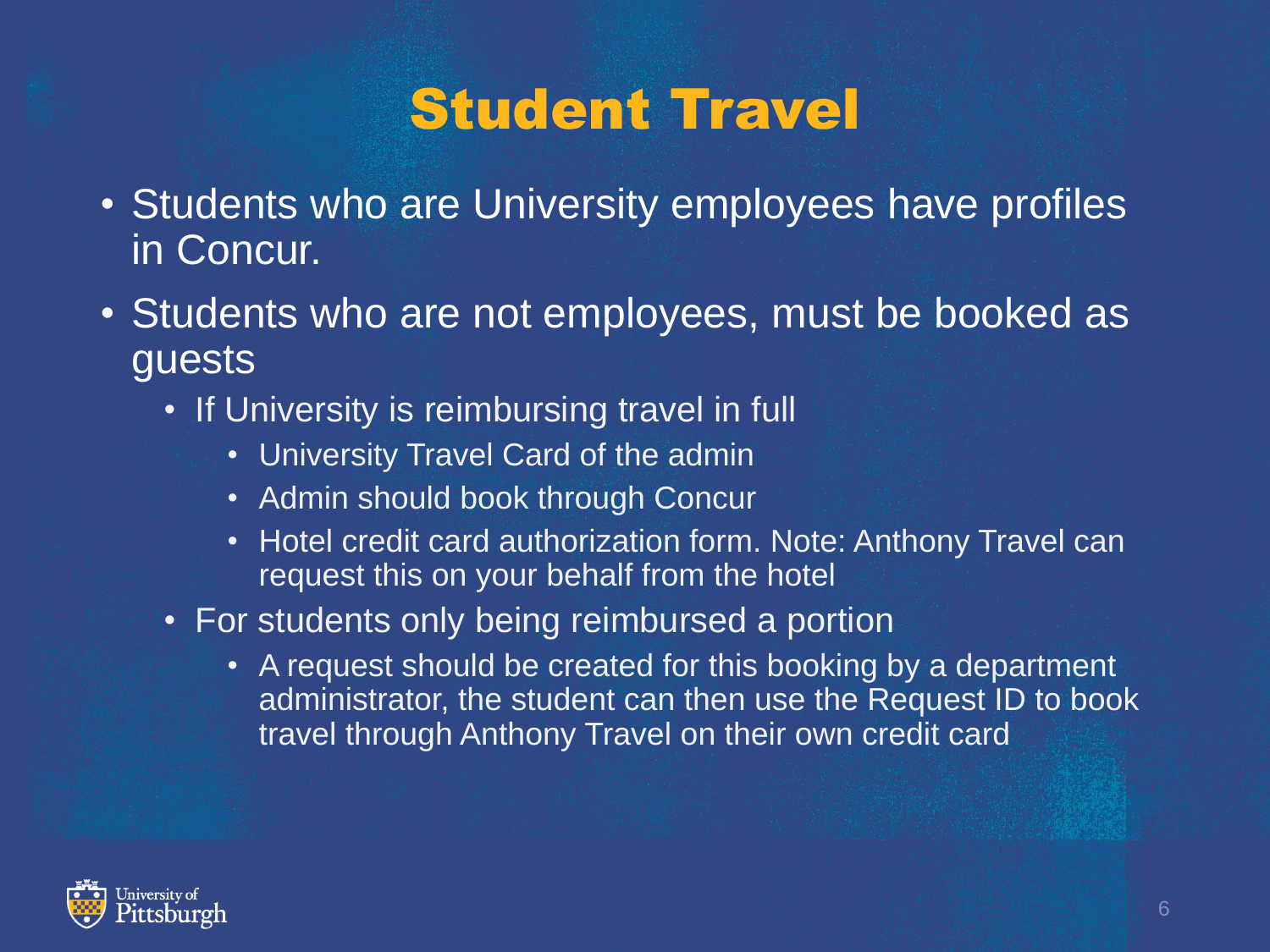#### Student Travel Continued

- Student "Traveler Type" has been added in Request
- Booking fee for students regardless of they book in Concur or with Anthony Travel is only \$5

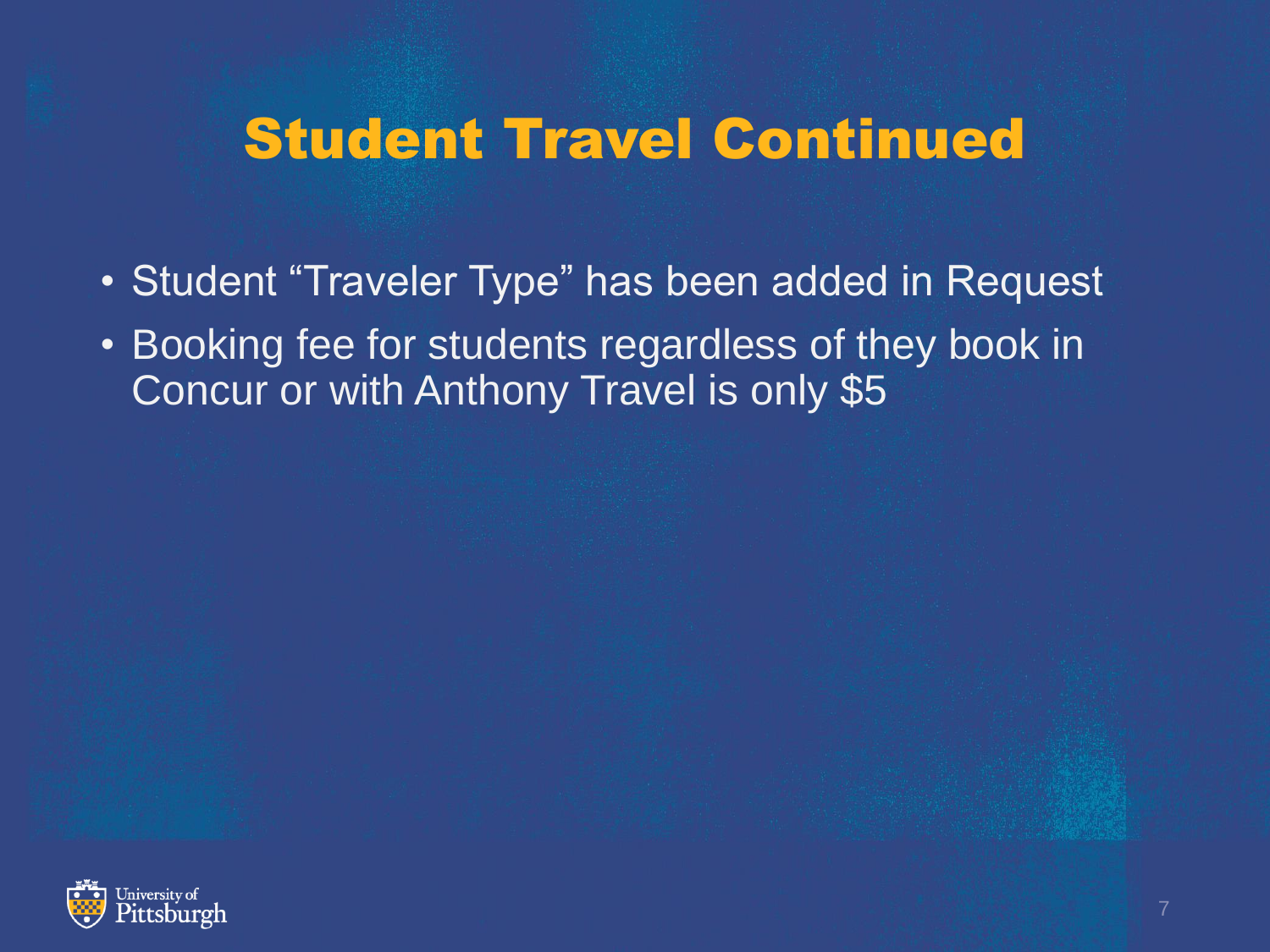#### Expense Report Submission Items

- Reminder to all those registering for in-person conferences:
	- Submit registration fee and all travel expenses upon completion of trip on one single report
- Hotels being booked through conference link.
	- When expensing your hotel charges please note in the comment section of the expense that the conference link was used to book.
- Tickets that are part of the Unused Airline Ticket Bank should not be added to expense reports. These are allocated at the end of each month on the back end.

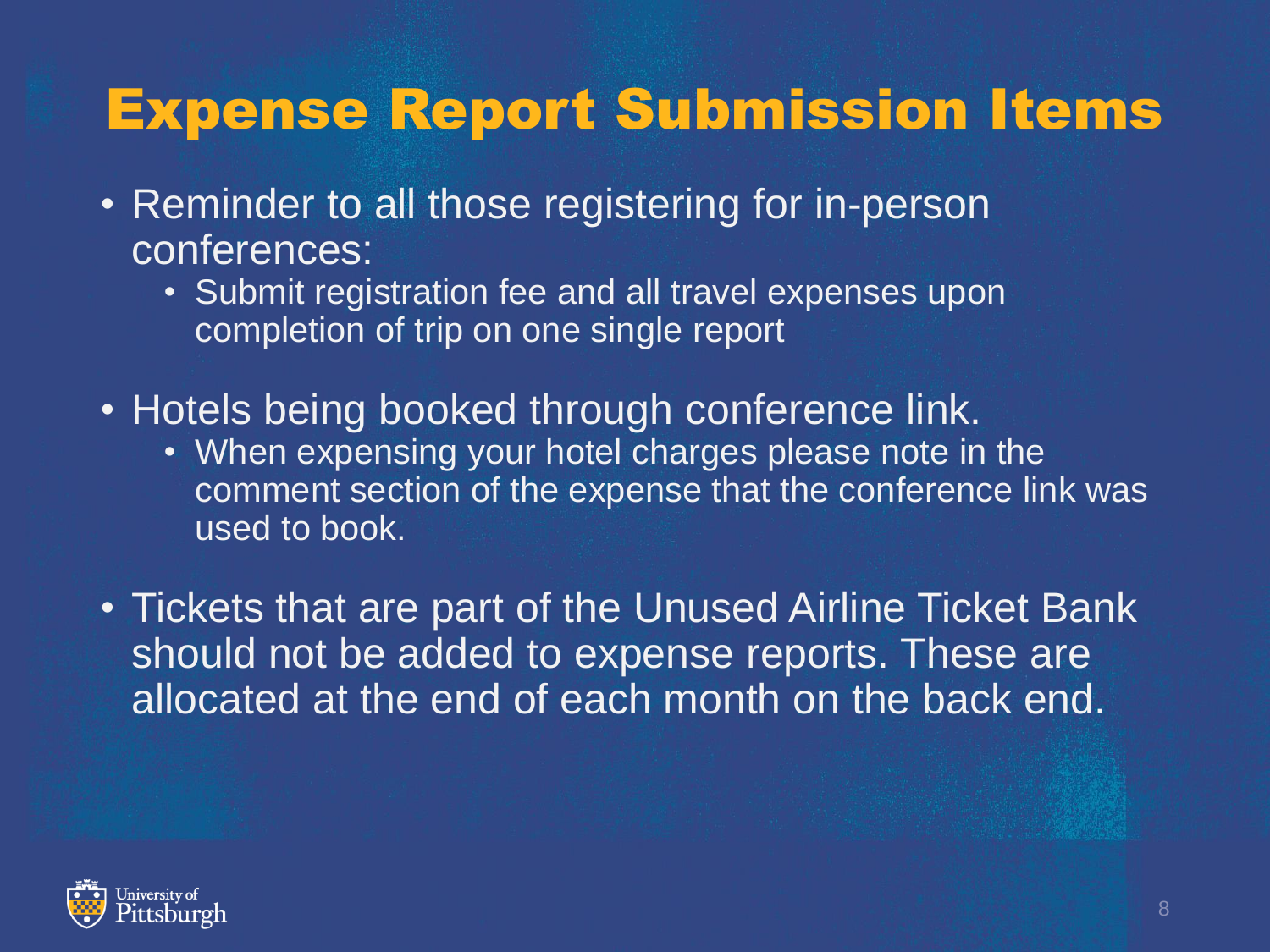#### Purchase, Pay & Travel Customer Service

Purchase, Pay & Travel (PPT) Customer Service was unable to accept live phone calls in recent months due to staff shortages.

We are pleased to share that **as of Friday, October 1, 2021**, the PPT Customer Service team is accepting live phone calls again.

PPT Customer Service is available to assist with questions related to making purchases or payments, booking travel, and managing expenses. Visit [this page](https://www.ppt.pitt.edu/help-training/contact-us) to contact them.

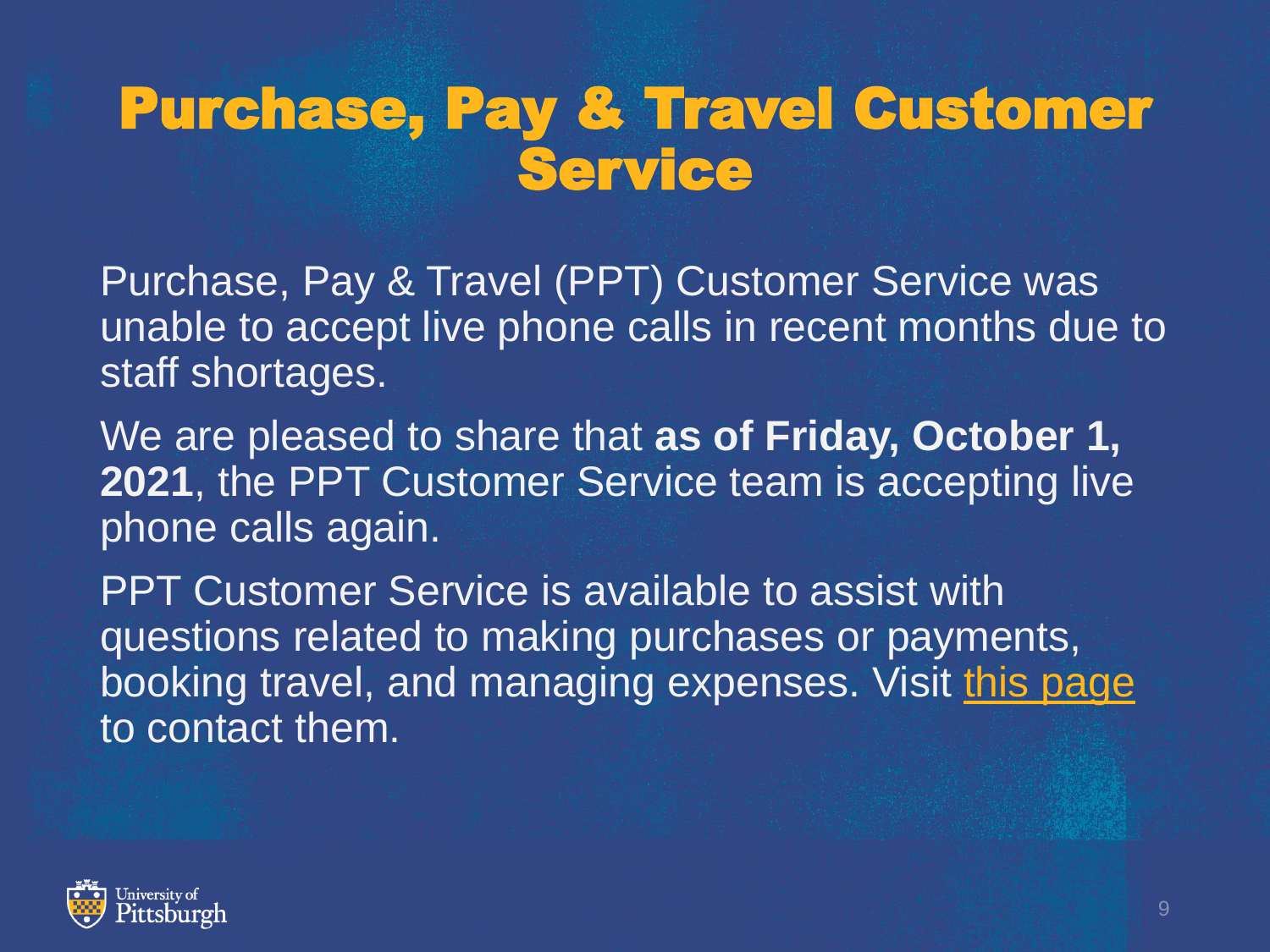#### Return to Travel Series

- The series will feature multiple travel-related topics and presenters, including industry experts and University providers.
- The first two sessions were presented by Universitywide Contracted Supplier for travel management, Anthony Travel.
- Upcoming Sessions:
	- Enterprise Car Rental on October 20
	- Southwest Airlines on November 17
- Visit [this page](https://www.ppt.pitt.edu/news/youre-invited-return-travel-virtual-series) to find the latest information, register for upcoming sessions, and view recordings or materials from the previous sessions.

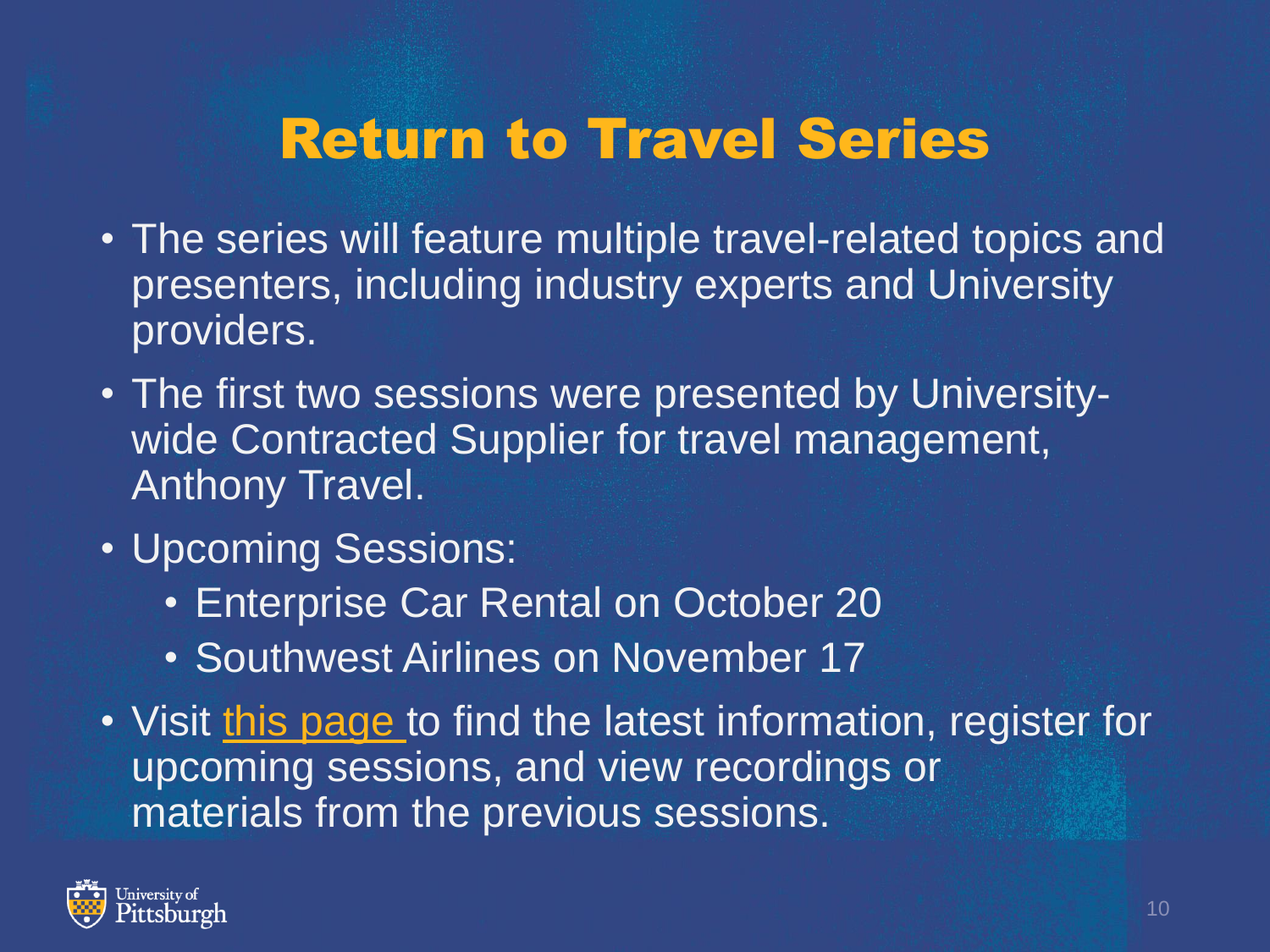#### Purchase, Pay & Travel Website

The [Purchase, Pay & Travel website](http://www.ppt.pitt.edu/) is the consolidated web and customer service resource for Purchasing Services, Payment Processing & Compliance, and Strategic Sourcing & PantherExpress System Solutions.

This site provides guidance and training resources for the buy-to-pay process, including travel and expense management and Concur, the online booking tool.